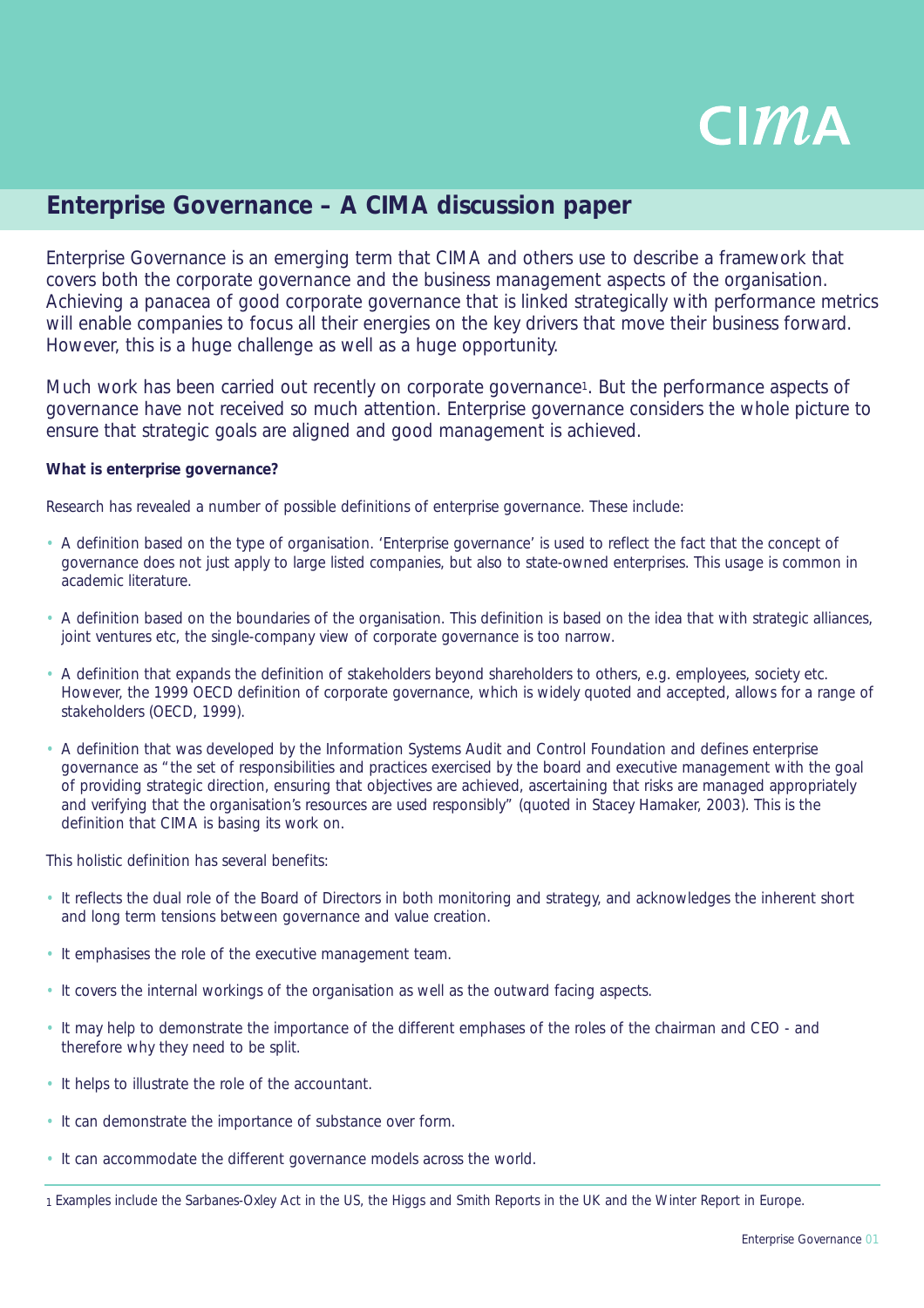

*Figure 1: The Enterprise Governance Framework*

Figure 1, above, illustrates the reach of enterprise governance – it constitutes the entire accountability framework of an organisation. There are two dimensions of enterprise governance – conformance and performance. In general, the conformance dimension takes an historic view while the performance view is forward-looking.

The diagram is similar to the one that illustrates the domain of the finance function in a recent comprehensive study on competencies (FMAC, 2002). The lines show that, although conformance feeds directly to accountability and performance to value creation, conformance can also feed to value creation while performance can feed to assurance.

The conformance dimension sits on the left hand side of the illustration which seems highly appropriate given that this is the side of the brain that governs our logical, orderly and analytical functions while right brain thinking tends to be intuitive, holistic and creative!

## **The conformance dimension**

The conformance dimension of enterprise governance has had significant coverage in recent years and, in particular, in the last 12 months following the various corporate scandals.

It is what is normally understood by "corporate governance" and covers issues such as:

- the roles of the chairman and CEO
- the board of directors, e.g. composition, non executive directors, training etc
- board committees, e.g. audit, remuneration and nominations committees
- risk management and internal audit.

It is well covered in the literature and there will continue to be developments in this area. Codes and/or standards can generally address this dimension with compliance being subject to assurance/audit.

Within the conformance dimension, the role of the professional accountant in business is that of control to ensure accountability and of internal audit to provide assurance that the controls are effective.

The primary role of the external auditors is to give an independent opinion on the truth and fairness of the financial statements of the enterprise. Depending on the jurisdiction in which the enterprise is based, they may also be required to give an independent opinion on the enterprise's compliance with certain requirements of the law and regulations. In fulfilling their role, the external auditors will work closely with those charged with the governance of the enterprise; in particular with the audit committee, where one exists.

There are also well established oversight mechanisms for the Board to ensure that good corporate governance processes are effective e.g. committees mainly or wholly composed of independent (non-executive) directors and, in particular, the Audit Committee. Other similar mechanisms are in place in countries where a separate Audit Committee does not exist.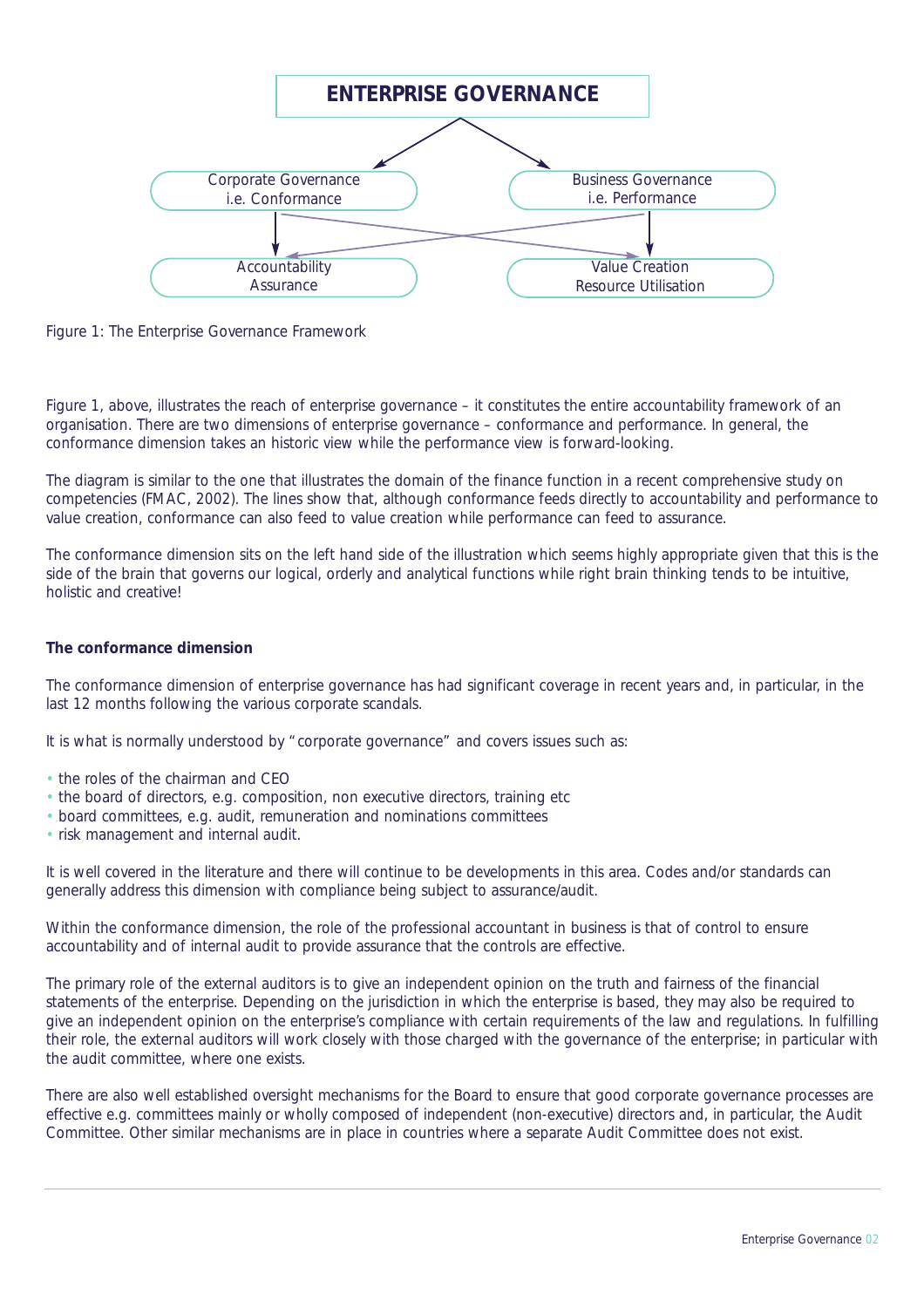#### **The performance dimension**

In contrast, the performance dimension does not lend itself as easily to a regime of standards and audit. Instead, it is desirable to develop a range of best practice tools and techniques that need to be applied intelligently to different types of organisation. These tools and techniques are very much the domain of the professional accountant in business.

The focus here is on helping the board to make strategic decisions, understand its appetite for risk and its key drivers of performance. Implementation of strategy and its ongoing relevance and success must then be assessed on a regular basis. This has been the focus of a CIMA Round Table on Strategic Enterprise Management2.

Unlike the conformance dimension and its audit committee, there are few companies which have a strategy committee and where this does not exist, there is no oversight committee that can oversee strategy independently e.g. by reviewing the strategy development and implementation process, challenging the information provided, assessing which are the key business drivers etc.

There are a range of tools and techniques e.g. scorecards, continuous improvement, strategic enterprise systems, which can help boards to focus on strategic direction and its implications for all areas of the business, but these are not often dealt with as a coherent whole by the board.

One of the proposals of the Enterprise Governance project is to address this "oversight gap" by developing a "strategic scorecard" for the board to ensure that good governance applies equally to the performance aspects of the business. This should be forward looking and reflect the issues that are truly critical to company success. The scorecard should embrace the strategic objectives of the enterprise, the value drivers, the milestones, the timing of intended achievements and the risks that need to be managed.

The quality of information underpinning such a scorecard is fundamental in terms of integrity and relevance but also in terms of being neutral and even handed. This same information, albeit in summarised form, also serves investors through channels of communication such as the Operating and Financial Review (OFR) and Management's Discussion and Analysis of Financial Condition and Results of Operations (MD&A) - which have to be devoid of 'spin'.

Ensuring the quality of information is the domain of the finance function and the professional accountant in business, abiding by a code of ethics. In addition, in public interest companies, which are in the "public eye" on account of type of stakeholder, size or the nature of the product or service provided (e.g. listed companies, public sector organisations, credit institutions, insurance companies and large charitable organisations and trusts), the quality of information would typically be subject to assurance from an independent internal audit or business assurance audit function. The aim is to give the Board comfort that it is seeing a true and fair reflection of strategic progress and strategic options. With regard to external disclosure, the process of preparation of, and/or the information itself, will also be subject to review/audit by the external auditors.

# **Why is Enterprise Governance important?**

We need to have a better understanding of what goes wrong in companies and what must be done to get things right.

Following recent scandals e.g. Enron, Worldcom etc, the emphasis has been on "traditional" corporate governance issues – what we have termed the conformance dimension. Recent problems have led to demands for greater transparency and board oversight to protect shareholders against improper and even fraudulent management (B Burwell and MC Mankins, Marakon Associates, 2002).

It is critical to consider such issues – after all, the aforementioned US failures were failures of control and ethics.

However, it is also important to adopt an integrated approach and not over-emphasise control – recent UK corporate problems such as those at Marconi have typically been strategic failures. As Burwell and Mankins have argued, "overlooking management improprieties is not the only way boards have let down shareholders in recent years". They cite a number of examples e.g. Ford, Kmart, Vivendi and Nortel where boards have failed to steer management away from decisions that damaged long-term shareholder value.

<sup>2</sup> See www.cimasem.com.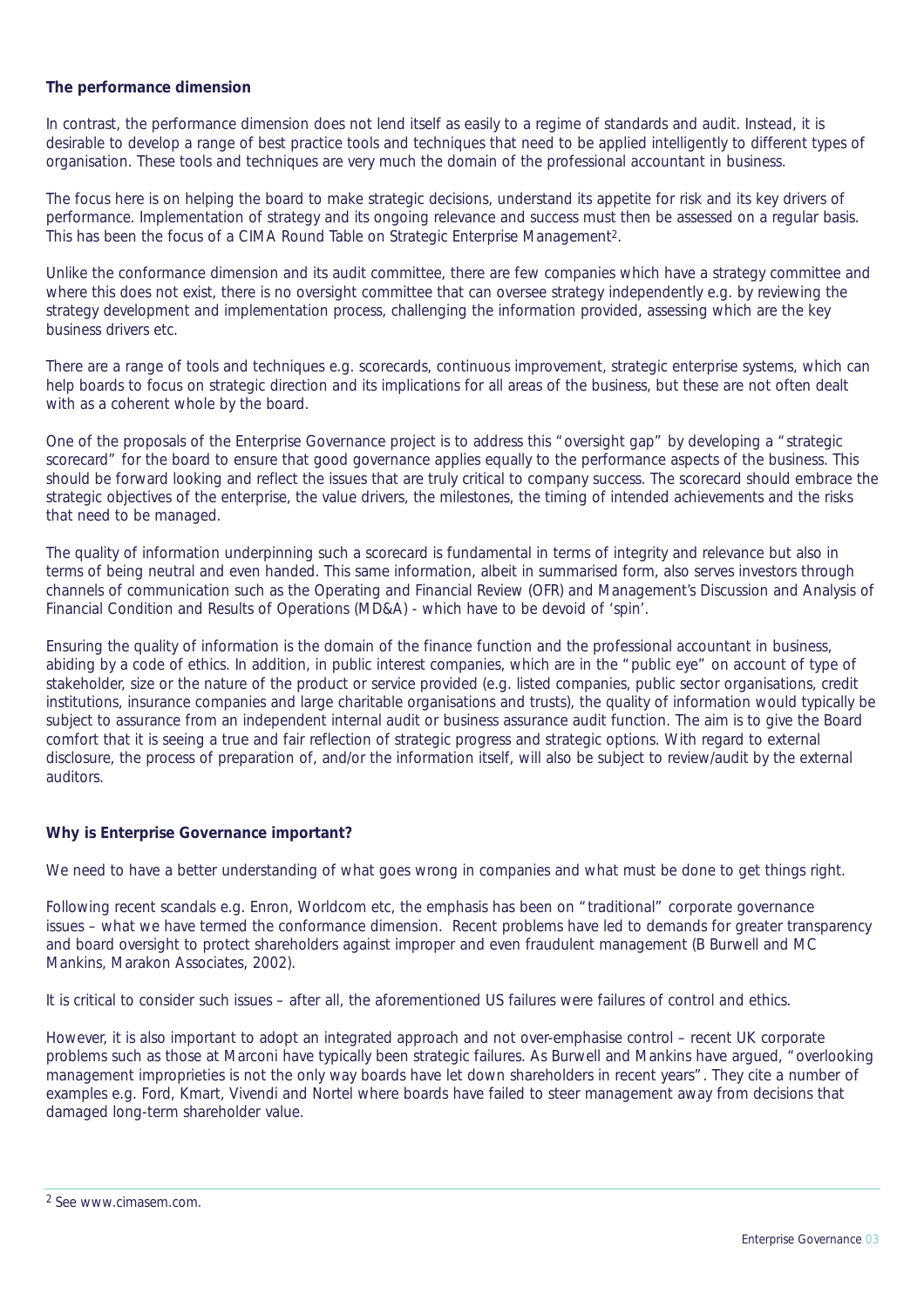They distinguish between the internal and external aspects of corporate governance where the external dimension focuses on the board while the internal dimension focuses on the role of the CEO and executive management team and their relationship with the rest of the organisation in driving value growth (ibid.)

This view is consistent with the framework of Enterprise Governance. Companies need to be successful in creating value. As concluded in a recent Economist Intelligence Unit survey, "regulations are only part of the answer to corporate governance" (Economist Intelligence Unit, 2002). Substance has to matter more than form. This is not just about ensuring that the board works well, but that the company's strategy is the right one and is implemented well. Superior performance will not arise from making the right decisions about the wrong issues.

The Economist Intelligence Unit (EIU) surveyed 115 international executives in July 2002 in the light of Enron. One of the questions posed was "which of the following pose the greatest threat to the share price of your organisation?". The greatest threats were perceived as market risk (downturns), reputational risk, shortage of top-quality management talent and a failure to innovate (ibid).

Ernst & Young recently published a study (Ernst & Young, 2002) which analysed the major positive and negative shifts in the share price of the Global 1000 businesses over the five year period up to August 2001. After adjusting for market and sector movements, the study concluded that two thirds of all radical share price movements – up or down – are a direct consequence of strategic issues. Financial and operational risks account for only one third between them.

In this context, it is worth noting that the critical assurance role of an independent internal audit function features in the dimensions of both conformance and performance with an objective to evaluate and improve the effectiveness of the risk management, control and governance processes.

## **Next steps**

Bill Connell FCMA will be leading this project forward as Chair of CIMA's Technical Committee and as Chair of the Finance and Management Accounting Committee of IFAC.

Bill Connell said "CIMA undertook initial research in this exciting and evolving area and this was presented to the IFAC Board in March and the FMAC April meeting in Rome. It has now been established as a FMAC collaborative research project with participating member bodies from the UK, France, Italy, Hong Kong and the US.

Areas to be investigated include development of a 'strategic scorecard' as part of the tools and techniques of performance and evaluating why corporate failures have occurred against the wider and all encompassing framework of enterprise governance."